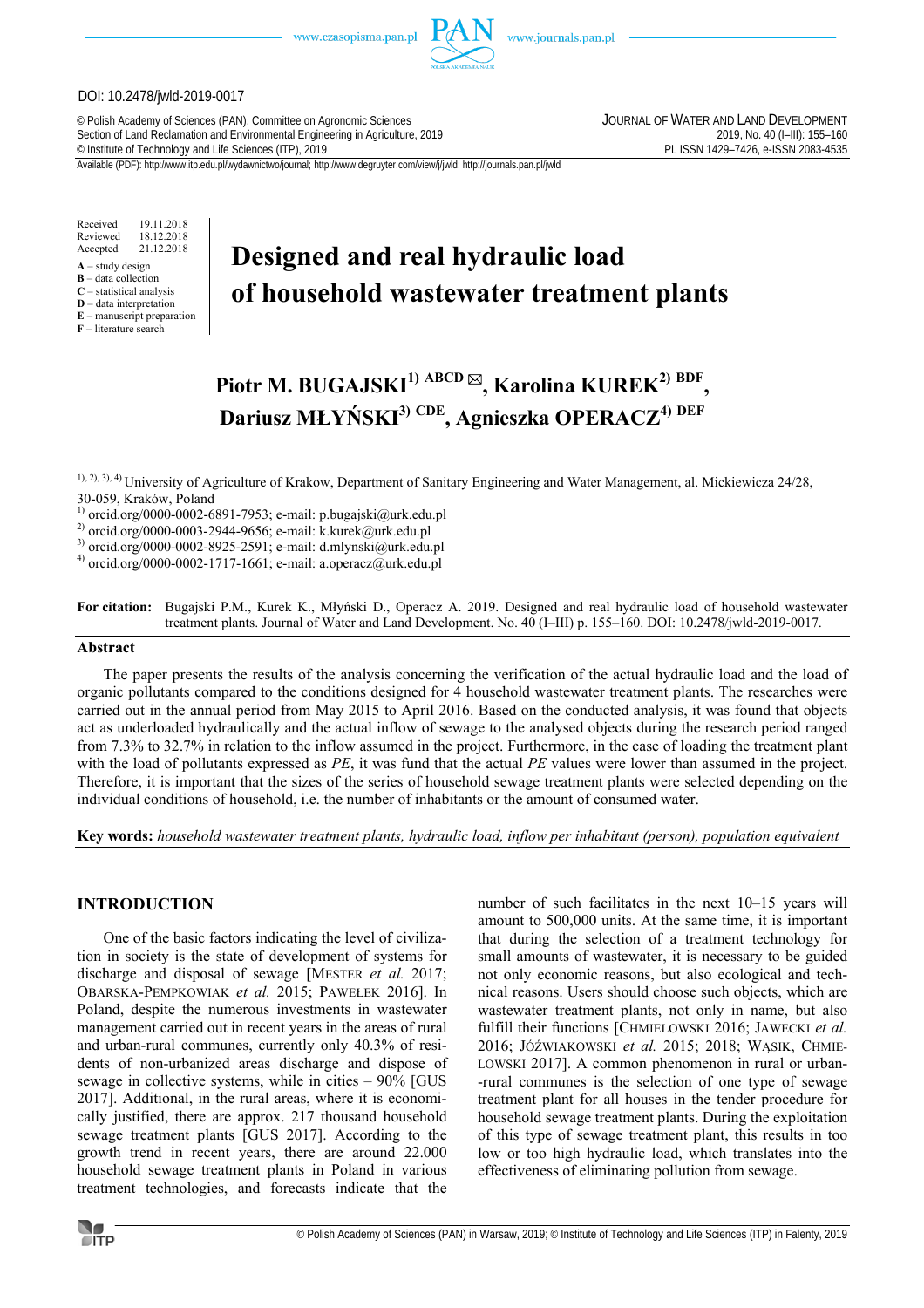

The aim of the study was to verify (compare) the actual amount of treated sewage to the capacity assumed in projects in 4 household wastewater treatment plants serving single-family houses. These plants were named in the work as A, B, C and D. Households with wastewater treatment plants are located on the area of the commune of Pałecznica in the district of Proszowice, the Małopolska voivodeship (50°17' N, 20°17' E). The comparison of flow capacity was determined on the basis of two design parameters, i.e. average daily flow (*Q*) and population equivalent (*PE*).

# **MATERIALS AND METHODS**

The researches were conducted in 4 household wastewater treatment plants serving households, in which practically the entire amount of consumed waster goes to wastewater treatment plants. The amount of sewage flowing into individual sewage treatment plants was determined on the basis of the readings of water meters regarding the amount of consumed water. Farms, in which there is no animal or agricultural production and water is used only for living purposes of residents, were selected for these studies. Therefore, the so-called non-returnable water consumption was not observed [BERGEL 2005].

In individual buildings, readings of water meters were collected on the last day of each month, so that it was possible to determine the monthly consumption and daily water consumption, as the daily average value for each analysed month. This enabled to determine the amount of incoming sewage to the treatment plant. The researches were carried out in the annual period from May 2015 to April 2016. In order to calculate the *PE* parameter in each of the analysed sewage treatment plant, raw sewage was collected (each month) from the first chamber of an initial settling tank. This procedure enables to determine the  $BOD<sub>5</sub>$  value.

Population equivalent (*PE*) was calculated from the formula:

$$
PE = \frac{Q_{\text{a.d.}} \text{BOD}_5}{U L_{\text{BOD}5}} \tag{1}
$$

Where:  $Q_{\text{a.d.}}$  = average daily flow of sewage  $(m^3 \cdot d^{-1})$ ,  $BOD_5$  = value in raw sewage (g·m<sup>-3</sup>),  $UL_{BOD5}$  = unit load for BOD<sub>5</sub> equal (60 g·person<sup>-1</sup>·d<sup>-1</sup>).

The analysis of raw sewage was conducted in the Laboratory of Water and Wastewater Assessment, located at the Faculty of Environmental Engineering and Geodesy of the University of Agriculture in Kraków. The value of  $BOD<sub>5</sub>$  in raw sewage was determined in accordance with PN-EN 1899-1:2002 and PN-EN 25814:1999.

**Characteristics of households.** The house "A" is inhabited by four permanent residents, including to adults and two children. The residential building is equipped with the installation of cold and hot water supplied to the pointof-use in kitchen and bathroom. Residents occasionally use water to wash cars. Due to the marginal use of water for other purposes than housing purposes, the analytical part of the work took into account that 100% of the consumed water goes to the wastewater treatment plant.

The house "B" is inhabited by six permanent residents, including four adults and two children. The residential building is equipped with the installation of cold and hot water supplied to the point-of-use in kitchen and bathroom. Residents additionally use water for washing cars and for watering the backyard vegetable garden in the period from July to August. After consultations with residents, it was estimated that the amount of water not reaching the treatment plant in the period from July to August is 10%.

The house "C" is inhabited by two permanent residents in the retirement age. The residential building is the oldest of the analysed buildings and it is equipped with the installation of cold and hot water supplied to the point-of-use in kitchen and bathroom. Residents do not use water for other purposes than housing purposes, so it was assumed that 100% of consumed water goes to wastewater treatment plant.

The house "D" is inhabited by two young persons in working age. The residential building is the newest of all the described buildings and it was put into service one year before the rests. The residential building is equipped with the installation of cold and hot water supplied to the point- -of-use in kitchen and bathroom. In this household, it was assumed that 100% of consumed water goes to sewage treatment plant, because there is no the so-called non- -returnable water consumption.

**Characteristics of wastewater treatment plant.** The analysed household sewage treatment plants in all households are characterized by the same type. They are socalled container mechanical and biological wastewater treatment plants with activated sludge technology. The technological line of the treatment plant consists in a mechanical part from a two-chamber septic tank and in the biological part from the aeration chamber (biological reactor with activated sludge) and secondary settling tank combined with the Imhoff funnel. The treatment plant is designed for characteristic design parameters:

 $-Q_{\rm a.d.} = 1.5 \text{ m}^3 \cdot \text{d}^{-1},$ 

 $- PE = 12$  person.

# **RESULTS**

In the first part of the analysis, the results concerning the amount of actually flowing wastewater for individual buildings were developed and compared with the inflow assumed in the project. The average daily and individual (per inhabitant) inflow of sewage were analysed.

In the case of the sewage treatment plant in the house "A" inhabited by four-person family, the average daily flow of sewage to the sewage treatment plant in the analysed period amounted to  $0.30 \text{ m}^3 \cdot d^{-1}$ . This flow was lower than the planned treatment plant's flow capacity by 80%. In the examined period, in individual months, the average daily flow of sewage was uneven and ranged from 0.24  $m^3 \cdot d^{-1}$  (in June, March and April) to 0.44  $m^3 \cdot d^{-1}$  in September. The coefficient of variation for the analysed flows was  $Cv = 0.21$  and according to the scale [MUCHA 1994], the analysed flows were at the level of small variation. The characteristic average daily flows of sewage in individual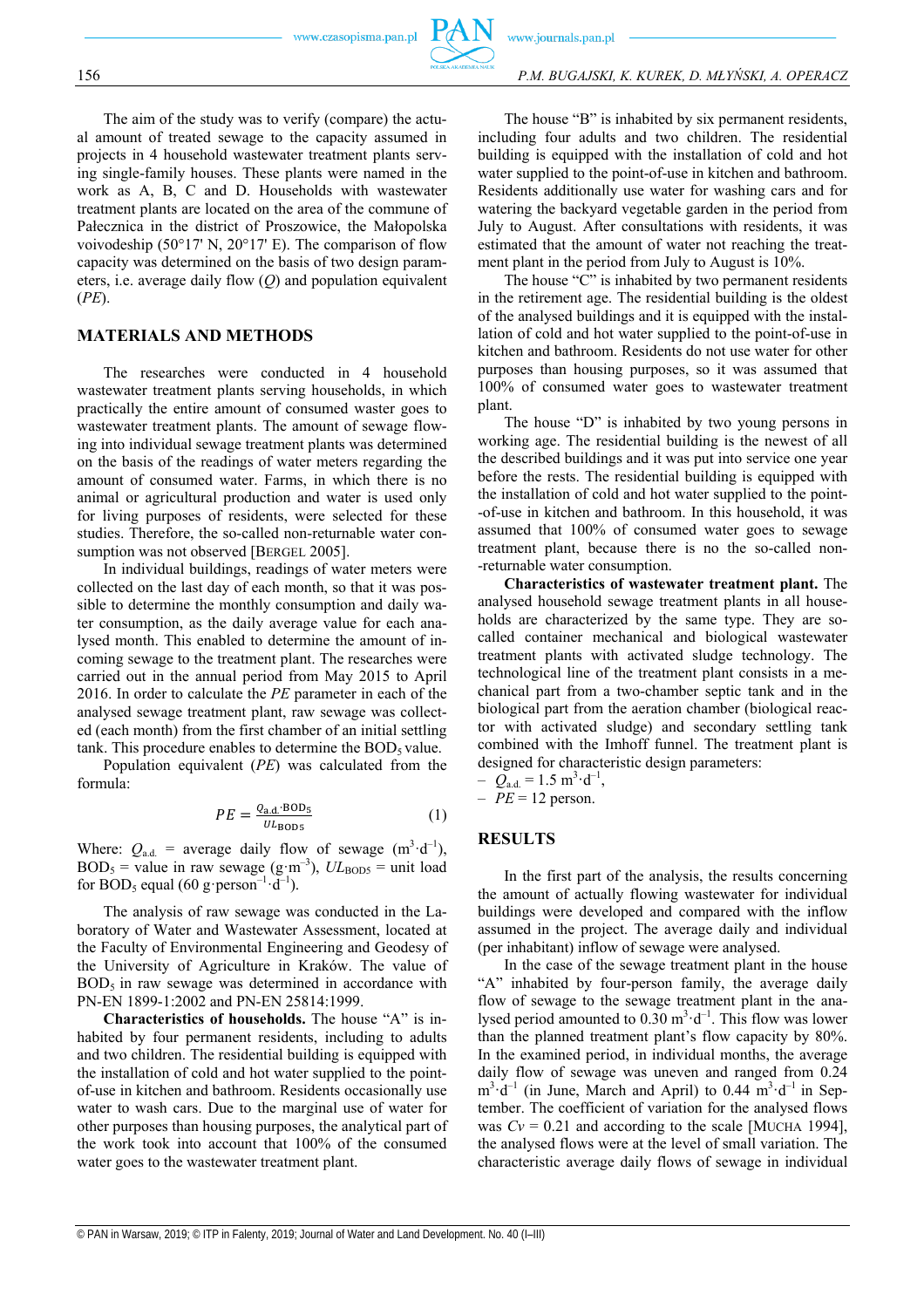www.czasopisma.pan.pl



Fig. 1. Characteristic average daily inflows of wastewater from house "A"; source: own study

months along with the medium flow and flow projected from the house "A" are presented in Figure 1.

The individual flow of sewage to the sewage treatment plant in the house "A" ranged from 58.8  $dm^3$  person<sup>-1</sup> $\cdot d^{-1}$ recorded in April to 110.9  $\text{dm}^3 \cdot \text{person}^{-1} \cdot \text{d}^{-1}$  in September. The average daily unit sewage flow in the period of the analysed 12 months was 74.3  $\text{dm}^3 \cdot \text{person}^{-1} \cdot \text{d}^{-1}$ . The difference between the minimum and maximum flow was 36.6  $dm^3$ ·person<sup>-1</sup>·d<sup>-1</sup>. The individual flows of wastewater from the house "A" in individual months and in the annual period are presented in Figure 2.



Fig. 2. Inflow of wastewater per inhabitant from house "A"; source: own study

For the sewage treatment plant installed on the house "B" inhabited by six-member family, during the study period, the average daily flow of sewage ranged from 0.35 in March to  $0.70 \text{ m}^3 \cdot d^{-1}$  in July. Therefore, the difference between the minimum and maximum flow was  $0.35 \text{ m}^3 \cdot \text{d}^{-1}$ . The coefficient of variation for the analysed flows was *Cv*  $= 0.20$  and according to the scale [MUCHA 1994], the analysed flow was at the level of small variation. The average daily annual flow of sewage amounted to 0.49  $m^3 \cdot d^{-1}$  and it was lower that the flow assumed in the project by 67.3%. The characteristic average daily flows of sewage in individual months along with the medium flow and the flow planned from the house "B" are presented in Figure 3.

The individual flow of sewage to the sewage treatment plant in the house "B" ranged from  $56.8 \text{ dm}^3$  person<sup>-1</sup> $\cdot$ d<sup>-1</sup>



Fig. 3. Characteristic average daily inflows of wastewater from house "B"; source: own study

recorded in March to 117.1  $dm^3$ ·person<sup>-1</sup>·d<sup>-1</sup> in July. The average daily unit sewage flow in the period of the analysed 12 months was  $82.2 \text{ dm}^3$  person<sup>-1</sup> $\cdot d^{-1}$ . The difference between the minimum and maximum flow was 58.5  $dm^3$ ·person<sup>-1</sup>·d<sup>-1</sup>. The individual flows of wastewater from the house "B" in individual months and in the annual period are presented in Figure 4.



Fig. 4. Inflow of wastewater per inhabitant from house "B"; source: own study

In the case of the house "C" inhabited by two older people, the average daily flow of sewage oscillated between 0.08 and  $0.13 \text{ m}^3 \text{ d}^{-1}$  in May and January, respectively. The difference between the minimum and maximum flow was  $0.05 \text{ m}^3 \cdot \text{d}^{-1}$ . The coefficient of variation for the analysed flow was lower than in the previous cases and amounted to  $Cv = 0.12$  and according to the scale [MUCHA 1994], this flow was at the level of small diversity. The analysed sewage treatment plant was hydraulically loaded in only 7.3% in relation to the load assumed in the project. The characteristic average daily flow of sewage in individual months along with the medium flow and the flow projected from the house "C" are presented in Figure 5.

In the analysed house "C", the individual flow of sewage to the treatment plant oscillated from 41.1 to 66.7  $dm^3$  person<sup>-1</sup> $\cdot$ d<sup>-1</sup> in May and January, respectively. Therefore, the difference between the minimum and maximum flows was 25.6  $dm^3$ ·person<sup>-1</sup>·d<sup>-1</sup>. The average daily unit sewage flow in the period of the analysed 12 months was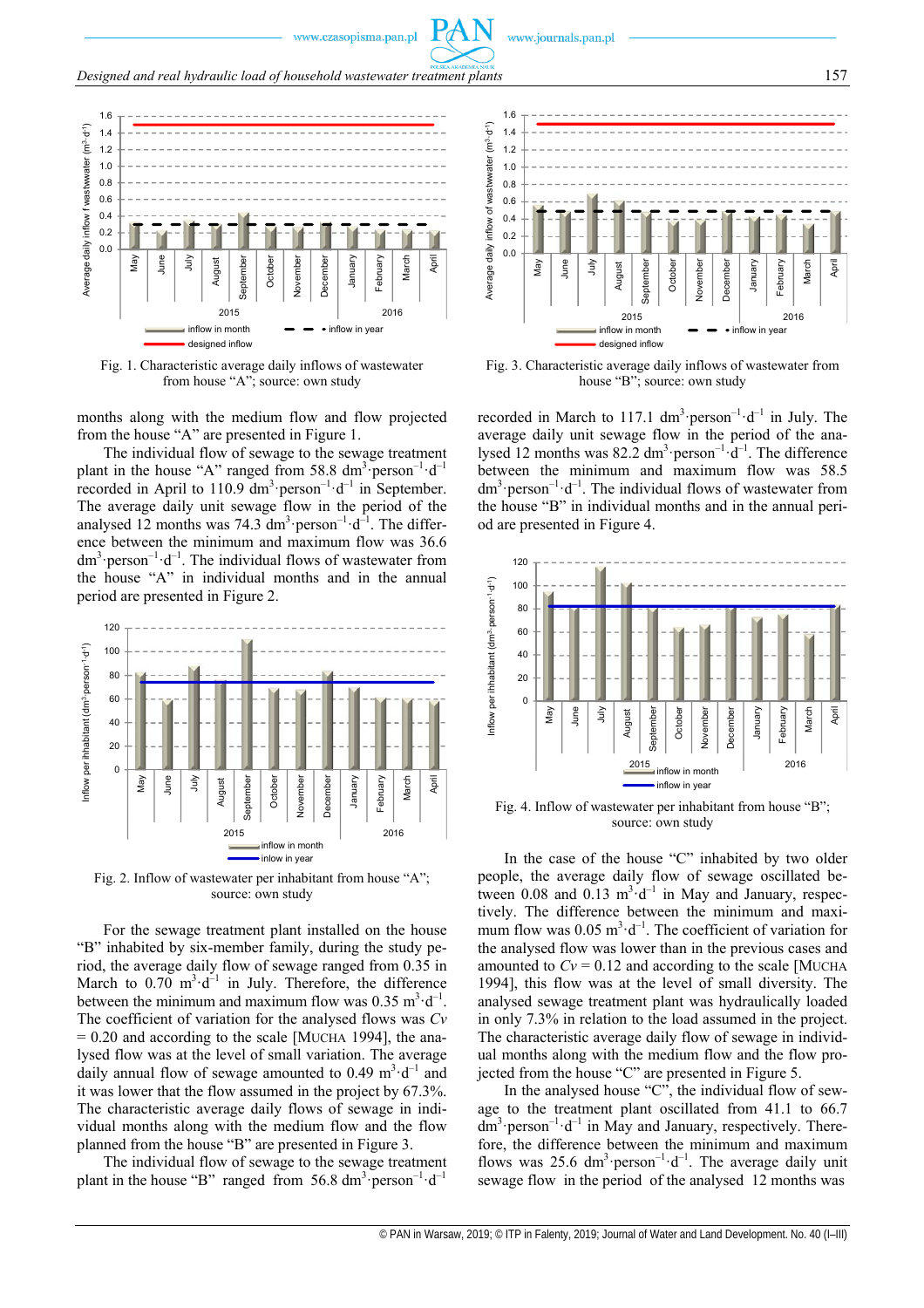









Fig. 6. Inflow of wastewater per inhabitant from house "C"; source: own study

53.6  $dm^3$ ·person<sup>-1</sup>·d<sup>-1</sup>. The individual flows of wastewater from the house "C" in individual months and in the annual period are presented in Figure 6.

In the last analysed house "D", which (like the previous house) is inhabited by two persons, but with the difference that there are young people of working age, the average daily flow of sewage ranged from  $0.21 \text{ m}^3 \cdot d^{-1}$  in November to  $0.45 \text{ m}^3 \cdot \text{d}^{-1}$  in May. The difference between the minimum and maximum flow was  $0.24 \text{ m}^3 \cdot \text{d}^{-1}$ . The coefficient of variation for the analysed flows was  $Cv = 0.19$  and according to the scale [MUCHA 1994] it was diversification at a small level. In the annual period, the average daily flow of sewage to the treatment plant was  $0.32 \text{ m}^3 \cdot d^{-1}$ , so the treatment plant was hydraulically underloaded at 78.7%. The characteristic average daily flows of sewage in individual months along with the medium inflow and the flow planned from the house "D" are presented in Figure 7.

In the analysed house "D", the unit flow of sewage to the treatment plant ranged from 103.7  $dm^3$  person<sup>-1</sup> $\cdot d^{-1}$  in November to 223.8  $\text{dm}^3$  person<sup>-1</sup> $\cdot$ d<sup>-1</sup> in August. The difference between the minimum and maximum flow was 120.1  $dm^3$  person<sup>-1</sup> $-d^{-1}$ . The average daily unit flow of sewage in the period of analysed 12 months in this house amounted to  $162.3 \text{ dm}^3$  person<sup>-1</sup> $\cdot$ d<sup>-1</sup> and it was the highest of all analysed farms. The individual flows of wastewater from the house "C" in individual months and in the annual period are presented in Figure 8.



Fig. 7. Characteristic average daily inflows of wastewater from house "D"



Fig. 8. Inflow of wastewater per inhabitant from house "C"; source: own study

In the second part of the analysis, based on the  $BOD<sub>5</sub>$ values in raw sewage and the amount of incoming sewage, the actual project parameter regarding the selection of the type of sewage treatment plant (i.e. the *PE* – population equivalent) was determined. Moreover, it was compared with the *PE* assumed in the project.

In individual houses,  $BOD<sub>5</sub>$  values in raw sewage were varied. BOD<sub>5</sub> value in the "A" house oscillated from  $500$  to 1000 g·m<sup>-3</sup>, in the "B" house – BOD<sub>5</sub> values ranged from 500 to 1850 g·m<sup>-3</sup>, in the "C" house – fluctuations in BOD<sub>5</sub> values ranged from 350 to 1300 g·m<sup>-3</sup> and in case of "D" house, fluctuations in  $BOD<sub>5</sub>$  values ranged from 150 to  $260 \text{ g} \cdot \text{m}^{-3}$ .

In the case of the sewage treatment plant for the house "A", on the basis of  $BOD<sub>5</sub>$  values in raw sewage and the average daily amount of incoming sewage, it was found that PE in individual months ranged from 3.7 to 8.8 and in annual terms *PE* for this house amounts to 5.6, so the rounded value is 6. *PE* assumed in the project is higher by 50% compared to the actual *PE*. On the "B" house, *PE* ranged from 3.2 to 7.7 in individual months and the average *PE* in the annual period is 7.7 (the value in the amount of 8 can be assumed). *PE* assumed in the project is 35.8% higher than the actual *PE*. On the "C" house, the calculated *PE* value varies in individual months from 0.7 to 2.5, while for the annual period – it is 1.2. Therefore, the value of *PE* in the amount of 1 can be assumed. The actual *PE* is lower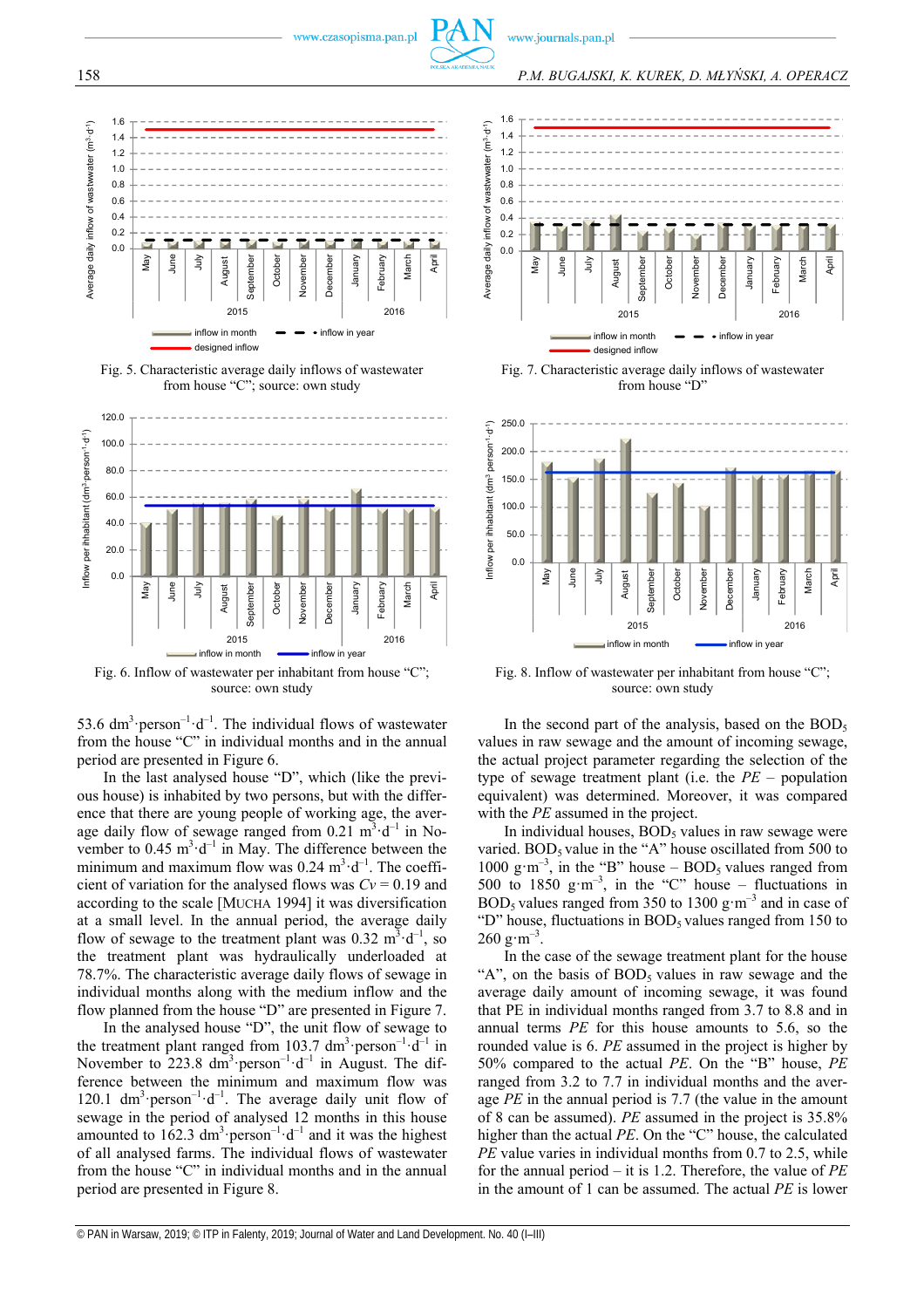than the assumed value in the project by almost 92%. In the case of the last of the analysed house "D", the *PE* calculated for individual months ranged from 0.5 to 1.5, and the average annual value of PE reached 1.1. It has been assumed that the real *PE* for this house is 1.

# **DISCUSSION**

According to KACZOR [2011; 2012], ANDRAKA and DZIENIS [2013], as well as MŁYŃSKI *et al.* [2017], the adequate (according to the design assumptions) hydraulic load of a sewage treatment plant plays a key role in the wastewater treatment process. Overloading or underloading of the sewage treatment plant is the cause of disruption of wastewater treatment processes.

During the analysis of actual and planned hydraulic load of four home sewage treatment plants, it is stated that all objects were hydraulically underloaded to a different degree. The basic reasons for this fact at the stage of selecting the type of sewage treatment plant is incorrect specification of the unit amount of wastewater and the erroneous determination of the average daily amount of incoming sewage from a given house. In recent years, generally, during the design of sewage systems in non-urbanized areas, a unit amount per inhabitant of 150  $dm^3 \cdot d^{-1}$  is accepted [BERGEL 2005; BERGEL, KACZOR 2007; ĆWIERTNIA 2004; HEIDRICH 1998; MUCHA, MIKOSZ 2009]. The studies conducted by BUGAJSKI and BERGEL [2009], BERGEL [2005], PAWESKA *et al.* [2013] show that the unit quantity of sewage assumed at the level of 150  $\text{dm}^3 \cdot \text{person}^{-1} \cdot \text{d}^{-1}$  is too large in comparison to the actual quantity of sewage, which (in practice) does not exceed 100 dm<sup>3</sup> person<sup>-1</sup> $\cdot d^{-1}$ . Similar conclusions regarding the unit quantity of water consumed in other countries were presented by DIAS *et al.* [2018] and GURAGAI *et al.* [2018]. An additional problem in determining the actual amount of sewage flowing out is the so-called non-returnable water consumption, i.e. water, which does not go to the sewage system after consumption. According to the research conducted by BERGEL [2005], the non-returnable water consumption constitutes about 10–20% of the daily water consumption. Therefore, during the determination of the amount of sewage generated on the basis of water consumption readings from the water meter in rural areas, such an event should be anticipated and taken into account [JÓŹWIAKOWSKI 2017]. The erroneously determined average daily amount of sewage has a direct impact on the calculated *PE*. When this design parameter is taken into account in the selection of the type of wastewater treatment plant, there is a mistake of underloading or overloading with the load of organic pollutants expressed in BOD<sub>5</sub> [BUGAJSKI *et al.* 2017].

### **CONCLUSIONS**

On the basis of the conducted analysis regarding the hydraulic load of four household sewage treatment plants in the aspect of verification of design assumptions, it was found that the objects act as hydraulically underloaded. During the research period, the actual sewage flow to the analysed facilities ranged from 7.3% to 32.7% in relation

to the flow assumed in the project. Furthermore, in the case of the assumed *PE* design parameter, the objects were underloaded with a load of pollutions. The actual *PE* (calculated on the basis of the  $BOD<sub>5</sub>$  value and the average daily amount of sewage) ranged from 1 to 8 at the assumed designed value  $PE = 12$ . In order to prevent the phenomenon of hydraulic underloading of household sewage treatment plants due to the small number of incoming sewage, each type of farm should be treated individually when choosing the type of objects. It means the determination of the actual number of inhabitants and the specificity of using water supply and sewage facilities in residential buildings. However, if possible, the number of incoming sewage should be determined on the basis of the amount of consumed water (readings from the water meter). Acceptance of theoretical values results in hydraulic underloading of the objects. Additionally, it is recommended to use the so-called small centralization (i.e. connection of a few or a dozen buildings to one wastewater treatment plant where it is possible due to topographical and social reasons) instead of the construction of a dozen or so household sewage treatment plants.

#### **REFERENCES**

- ANDRAKA D., DZIENIS L. 2013. Modelowanie ryzyka w eksploatacji oczyszczalni ścieków [Modeling of risk in the operation of wastewater treatment plants]. Rocznik Ochrona Środowiska. Vol. 15 p. 1111–1125.
- BERGEL T. 2005. Objętość ścieków odprowadzanych z gospodarstw wiejskich do kanalizacji w zależności od struktury zużycia wody wodociągowej [The volume of sewage discharged from rural households to sewerage depending on the structure of water consumption]. PhD Thesis. AR w Krakowie. Wydział Inżynierii Środowiska i Geodezji pp. 175.
- BERGEL T., KACZOR G. 2007. The volume of wastewater discharged from rural households to the sewer system in the light of tap water consumption structure. Polish Journal of Environmental Studies. Vol. 16. No. 2A. P. II p. 109–112.
- BUGAJSKI P., BERGEL T. 2009. Niedociążenia hydrauliczne przydomowych oczyszczalni ścieków [Underloading of hydraulic in domestic sewage treatment plant]. Infrastruktura i Ekologia Terenów Wiejskich. No. 5 p. 147–154.
- BUGAJSKI P., NOWOBILSKA-MAJEWSKA E., KUREK K. 2017. The variability of pollution load of organic, biogenic and chromium ions in wastewater inflow to the treatment plant in Nowy Targ. Journal of Water and Land Development. No. 35 p. 11– 17. DOI 10.1515/jwld-2017-0063.
- CHMIELOWSKI K. 2016. Zagadnienia prawne związane z POŚ cz. I [Legal issues related to HTP – part I]. Przegląd Komunalny. Nr 2 p. 58–60.
- ĆWIERTNIA R. 2004. Prawidłowy wskaźnik jednostkowego zapotrzebowania wody – podstawa optymalnego zaprojektowania sieci wod.-kan. oraz obiektów wodociągowych i kanalizacyjnych [Correct unit water demand indicator – the basis for optimal design of the water and sewage network and water supply and sewage systems]. Forum Eksploatatora. Nr 2 p. 14–17.
- DIAS T.F., KALBUSCH A., HENNING E. 2018. Factors influencing water consumption in buildings in southern Brazil. Journal of Cleaner Production. No. 184 p. 160–167.
- GURAGAI B., HASHIMOTO T., OGUMA K., TAKIZAWA S. 2018. Data logger-based measurement of household water consumption and micro-component analysis of an intermittent water supply